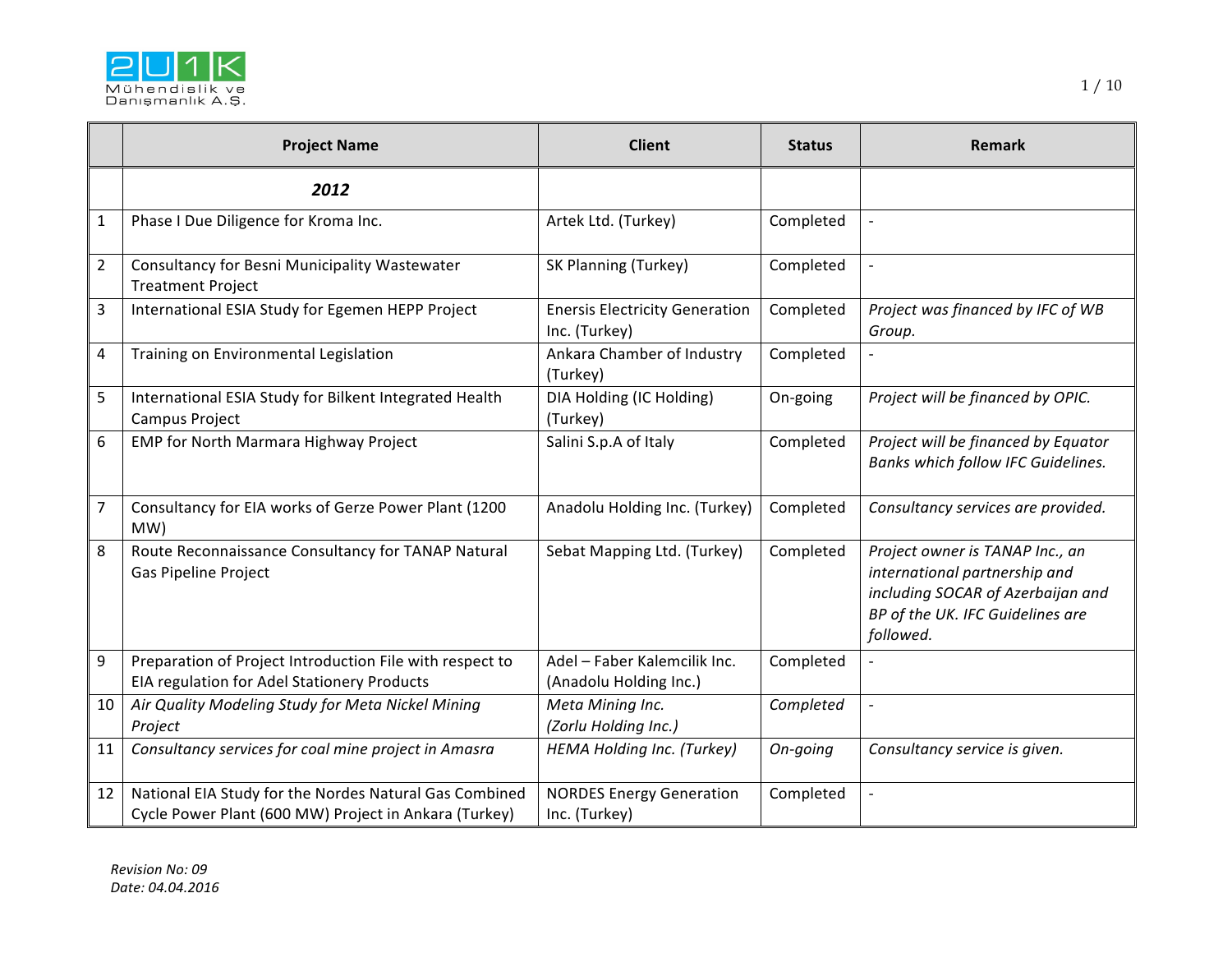

|    | <b>Project Name</b>                                                                                                                                                                   | <b>Client</b>                                            | <b>Status</b> | Remark                                                                                                                                                       |
|----|---------------------------------------------------------------------------------------------------------------------------------------------------------------------------------------|----------------------------------------------------------|---------------|--------------------------------------------------------------------------------------------------------------------------------------------------------------|
| 13 | Environmental Due Diligence for Privatization of Three<br>Hydropower Plants in Albenia (Study Room)                                                                                   | Calik Energy Inc. (Turkey)                               | Completed     | $\overline{a}$                                                                                                                                               |
| 14 | Karsanti Hydropower Plant Project in Turkey                                                                                                                                           | Ulu Energy Inc. (Turkey)                                 | Completed     |                                                                                                                                                              |
| 15 | Stack Gas (Air Emission) Measurements in Toyota<br>Automobile Factory in Adapazari (Turkey)                                                                                           | Toyota Inc.                                              | Completed     | $\overline{a}$                                                                                                                                               |
| 16 | National EIA Study for the Gayzer Natural Gas Combined<br>Cycle Power Plant (1200 MW) Project in Kirklareli                                                                           | Gayzer Energy Inc. (Turkey)                              | Completed     | $\overline{a}$                                                                                                                                               |
| 17 | Environmental Due Diligence for Delphi Autmobile<br>Facilities in Turkey (Bursa, İzmir, İstanbul)                                                                                     | Antea Group Inc. of the USA                              | Completed     | $\overline{\phantom{a}}$                                                                                                                                     |
| 18 | Environmental Supervision for the Irmak-Karabuk-<br>Zonguldak Railway Rehabilitation and Signalization<br>Project                                                                     | TYPSA Inc. of Spain                                      | On-going      | On daily basis and for three years<br>long. Project is being financed by EU<br>funds and hence EIU Directives are<br>followed.                               |
| 19 | International ESIA Study for Etlik Integrated Health<br>Campus Project                                                                                                                | JV composed of Astaldi of<br>Italy and Turkerler Inc. of | Completed     | In accordance with the IFC's PS's and<br>EBRD's PR's.                                                                                                        |
| 20 | Review of environmental documentation to be produced<br>during the ESIA studies of the TANAP Natural Gas<br>Pipeline Project (1.900 km and owned by SOCAR of<br>Azerbaijan) in Turkey | ERM of the UK                                            | Completed     | In accordance with the IFC's PS's and<br>EBRD's PR's.(Mimicking the lenders<br>in terms of compliance check with<br>respect to IFC and EBRD<br>requirements. |
|    | 2013                                                                                                                                                                                  |                                                          |               |                                                                                                                                                              |
| 21 | Phase I Environmental Due Diligence (ESDD) Works for<br>Kraft Food Production in accordance with ASTM 1527.                                                                           | Antea Group Inc. of the USA                              | Completed     | In accordance with ASTM 1527.                                                                                                                                |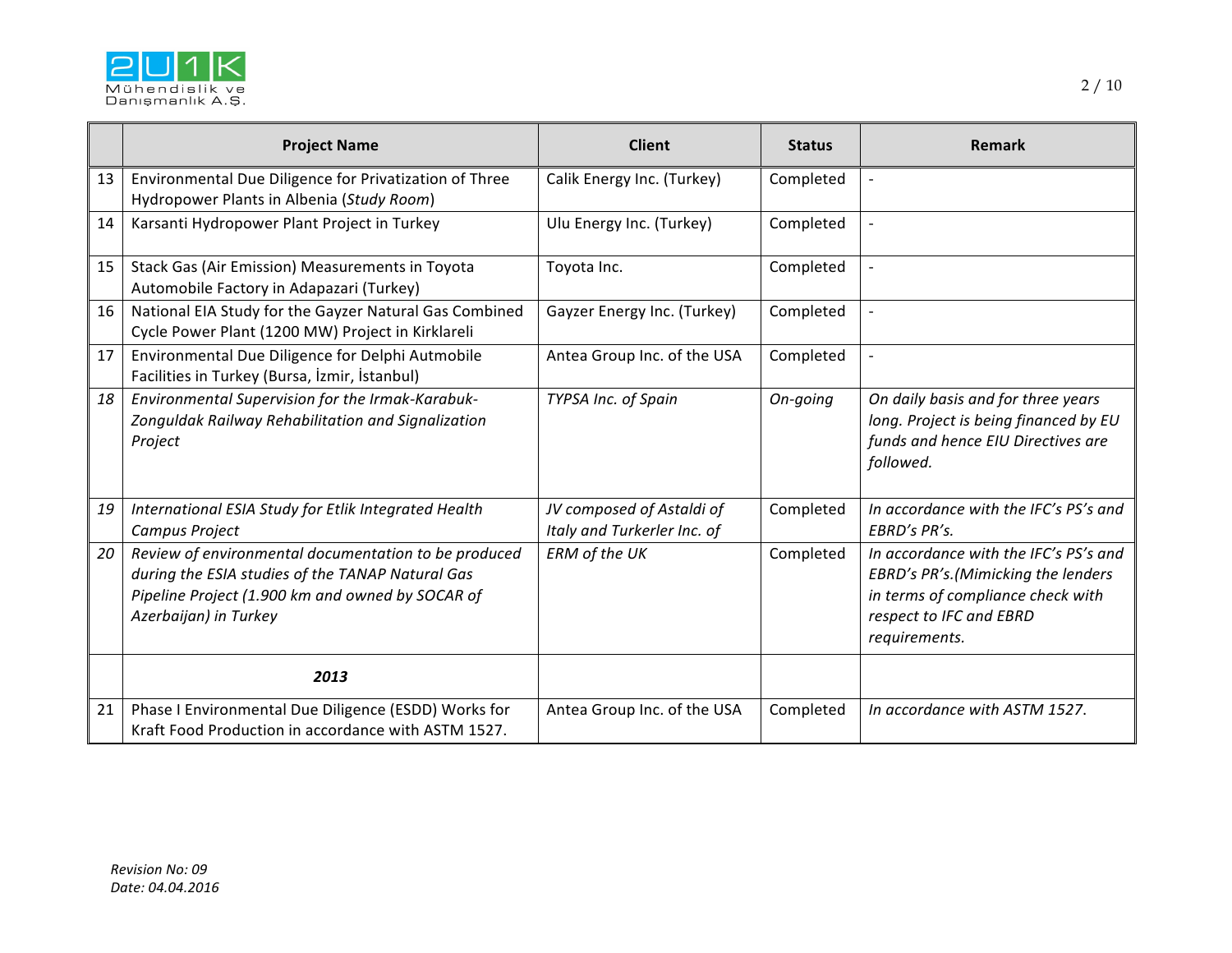

|    | <b>Project Name</b>                                                                                                                                                                       | <b>Client</b>                                                 | <b>Status</b> | Remark                                                                                                                                                           |
|----|-------------------------------------------------------------------------------------------------------------------------------------------------------------------------------------------|---------------------------------------------------------------|---------------|------------------------------------------------------------------------------------------------------------------------------------------------------------------|
| 22 | Phase I ESDD Works in accordance with EBRD's PR's for<br>Eti Aluminum Facility in Seydisehir (Konya Province).                                                                            | <b>AECOM Turkey</b>                                           | Completed     | In accordance with the EBRD's PR's.<br>It was performed in the context of<br>being Technical Advisor to Lender<br>under a subcontractor Agreement<br>with AECOM. |
| 23 | Environmental and Social Due Diligence (ESDD) for 18<br>MW Cakirlar Hydropower Plant (Operational)                                                                                        | <b>TCT Environmental</b><br>Technologies Ltd. Co.<br>(Turkey) | Completed     | Environmental consultancy was<br>given in the process of Carbon<br>Certification.                                                                                |
| 24 | Environmental Monitoring for 135 MW Rotor Wind<br>Power Plant (Operational)                                                                                                               | Zorlu Energy Group of Zorlu<br>Holding Inc. (Turkey)          | Completed     | One year environmental monitoring<br>including preparation of annual<br>monitoring report for review of<br>lenders (incl. IFC and EBRD).                         |
| 25 | Biodiversity Survey for İkizdere Hydropower Plant<br>(Operational)                                                                                                                        | Zorlu Energy Group of Zorlu<br>Holding Inc. (Turkey)          | Completed     | One year ecological monitoring and<br>reporting.                                                                                                                 |
| 26 | Environmental Due Diligence of the Implementation<br>Design of the Deep Sea Discharge System of Egemer<br>Natural Gas Combined Cycle Power Plant Project of<br>Akenerji in Hatay (Erzin). | GAMA Power Systems Inc.<br>(Turkey)                           | Completed     | GAMA is a construction contractor<br>for the Natural Gas Combined Cycle<br>Power Plant Project.                                                                  |
| 27 | Preliminary Environmental Feasibility Study for the Corlu<br>Organized Industrial Zone Wastewater Treatment Plant.                                                                        | H&T Engineering Ltd.<br>(Turkey)                              | Completed     |                                                                                                                                                                  |
| 28 | Onur Hydropower Plant Project ESDD Study                                                                                                                                                  | Temmuz Electricity Inc.<br>(Turkey)                           | Completed     | ESDD survey needed upon request of<br>lenders for the ongoing construction<br>works.                                                                             |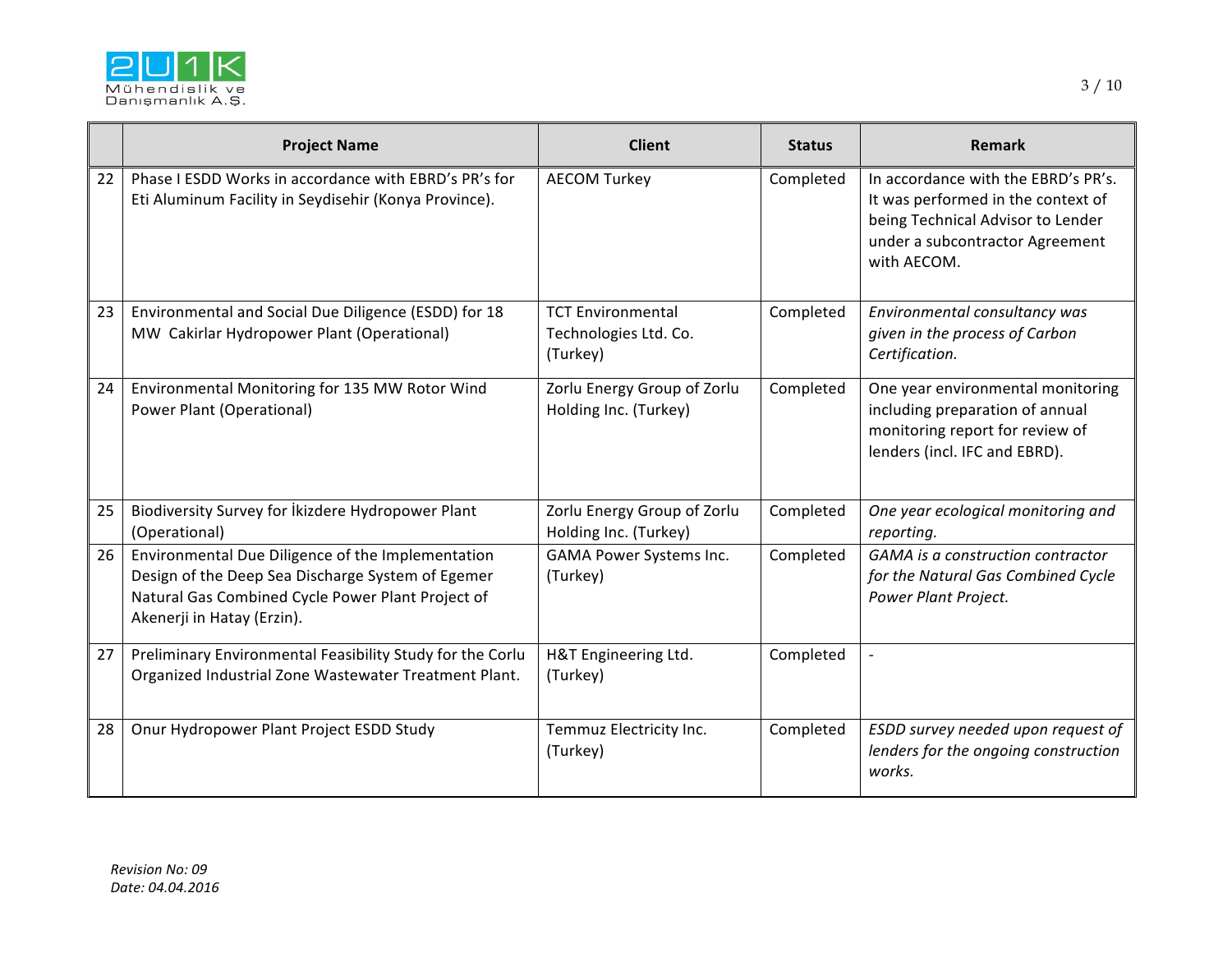

|    | <b>Project Name</b>                                                                                                                                                    | <b>Client</b>                                                      | <b>Status</b> | <b>Remark</b>                                                                                                                                                                                                                                                                                                                                                                                  |
|----|------------------------------------------------------------------------------------------------------------------------------------------------------------------------|--------------------------------------------------------------------|---------------|------------------------------------------------------------------------------------------------------------------------------------------------------------------------------------------------------------------------------------------------------------------------------------------------------------------------------------------------------------------------------------------------|
| 29 | "Environmental and Social Due Diligence (ESDD)" for the<br>BTC Haydar Aliyev Ceyhan Marine Terminal Wastewater<br>Treatment Facility for Tanker Bilge and Slope Waters | VerWater (Netherlands)<br><b>Turkey Office</b>                     | Completed     | BTC pipeline is worked by BTC Co<br>owner of pipe stations and marine<br>terminal in accordance with Project<br>Standards in line with national limits<br>and international lenders<br>requirements (IFC and EBRD)<br>"Environmental and Social Due<br>Diligence (ESDD)" for the Ceyhan<br><b>Marine Terminal Wastewater</b><br><b>Treatment Facility for Tanker Bilge</b><br>and Slope Waters |
| 30 | ESDD, Turkish EIA and International ESIA works for<br>Manisa Salihli Valuable (Metals) Minerals Reserve Project                                                        | Relight (Italy) Turkey                                             | On-going      | ESDD, the first stage of project, was<br>started and works has been carried<br>out by the support of foreign expert.<br>Also, when required geotechnical<br>services is carried out.                                                                                                                                                                                                           |
| 31 | ESDD, Turkish EIA and International ESIA works for<br>Petrochemical Complex Project in Adana Free Trade<br>Zone                                                        | Bayegan Inc. and Rönesans<br>Inc.<br>(Turkey)                      | Completed     | ESDD, the first stage of project, has<br>been completed and notice to<br>proceed is waiting for the second<br>phase; EIA and ESIA.                                                                                                                                                                                                                                                             |
| 32 | Preparation of Project Introduction File (PIF) for the Laleli<br><b>HEPP Project</b>                                                                                   | Ulu Energy Inc.<br>(Turkey)                                        | Completed     | According to the Turkish EIA<br>Regulation.                                                                                                                                                                                                                                                                                                                                                    |
| 33 | Preparation of Ecosystem Assessment Report for Bahçe<br><b>Wind Power Plant</b>                                                                                        | Zorlu Energy Group<br>(Turkey)                                     | Completed     | According to the IFC requirements<br>(ESIA commitments - monitoring).                                                                                                                                                                                                                                                                                                                          |
| 34 | Air Quality Modeling Study for HEMA Integrated Thermal<br>Power Plant Project (Amasra)                                                                                 | <b>MGS Project Consultancy</b><br>Engineering Ltd. Co.<br>(Turkey) | Completed     | According to the Turkish EIA<br>Regulation.                                                                                                                                                                                                                                                                                                                                                    |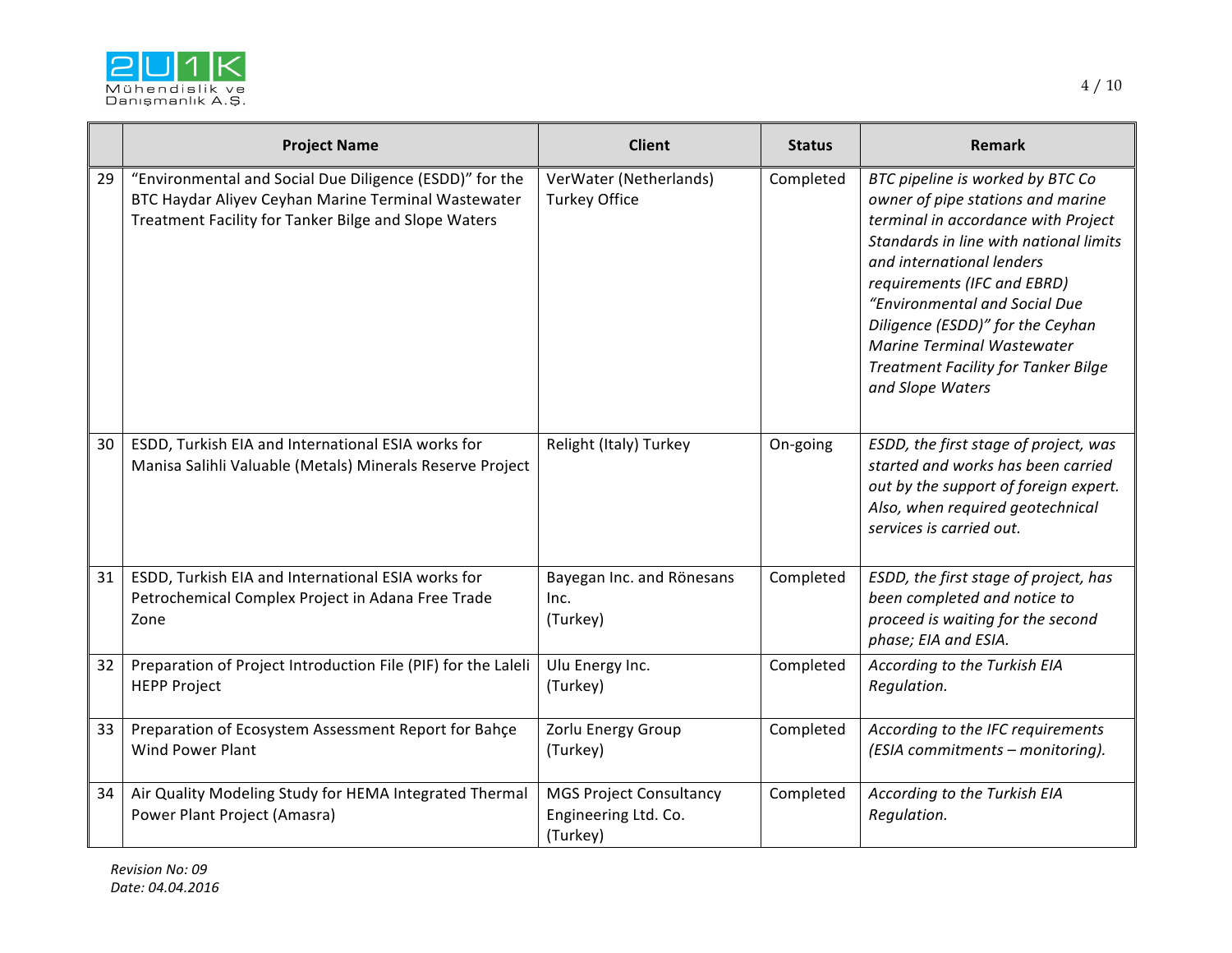

|    | <b>Project Name</b>                                                                                                                                                                       | <b>Client</b>                                 | <b>Status</b> | <b>Remark</b>                                                                                                                                                  |
|----|-------------------------------------------------------------------------------------------------------------------------------------------------------------------------------------------|-----------------------------------------------|---------------|----------------------------------------------------------------------------------------------------------------------------------------------------------------|
| 35 | ESIA Studies for the Mersin IHC Project                                                                                                                                                   | DIA Hodling Inc. (Turkey)                     | Completed     | UniCredit, DenizBank, YapıKredi<br>Bank (EBRD's PR's)                                                                                                          |
|    | 2014                                                                                                                                                                                      |                                               |               |                                                                                                                                                                |
| 36 | Preliminary Environmental and Social Assessment for<br>Power Ship Projects in Ghana and Sri Lanka                                                                                         | Karadeniz Holding Inc.<br>(Turkey)            | Completed     | IFC PS's.                                                                                                                                                      |
| 37 | ESIA Studies for the Zakho Power Plant Project in Iraq                                                                                                                                    | Unit Group (Turkey)                           | Completed     | IFC PS's                                                                                                                                                       |
| 38 | ESIA Studies for the Bazyan Power Plant Project in Iraq                                                                                                                                   | Qaiwan Group and Ocean<br>Energy (Iraq)       | Completed     | IFC PS's                                                                                                                                                       |
| 39 | Cumulative Impact Assessment for the Sena HEPP<br>Project in Igdir                                                                                                                        | Ronesans Holding Inc.<br>(Turkey)             | Completed     | <b>EBRD</b>                                                                                                                                                    |
| 40 | Turkish EIA and International ESIA Studies for Kargı HEPP<br>in Ankara                                                                                                                    | Limak Holding Inc. (Turkey)                   | Completed     | IFC PS's                                                                                                                                                       |
| 41 | ESIA Studies and Environmental Monitoring (construction<br>and the first three years of operation) for the Sami<br>Soydam Sandalcık Dam, HEPP and Overhead<br>Transmission Lines Project. | Zorlu Hydroelectric Energy<br>Generation Inc. | On-going      | IFC PS's                                                                                                                                                       |
| 42 | Pre-EIA Studies for a new rock wool production facility to<br>be erected in Balıkesir Organized Industrial Zone.                                                                          | ROCKWOOL Inc.                                 | Completed     | Turkish EIA Regulation and general<br>environmental legislation<br>requirements as well as permit and<br>license procedures will be assessed<br>and presented. |
| 43 | Environmental Due Diligence for a customer of ACE<br>Insurance Company - Turkey Branch in Gebze Organized<br>Industrial Zone (OIZ).                                                       | <b>HPC GmbH</b>                               | Completed     | Assessment of soil and water<br>contamination due to an incident<br>which leads to untreated<br>wastewater spill from a plant in the<br>OIZ.                   |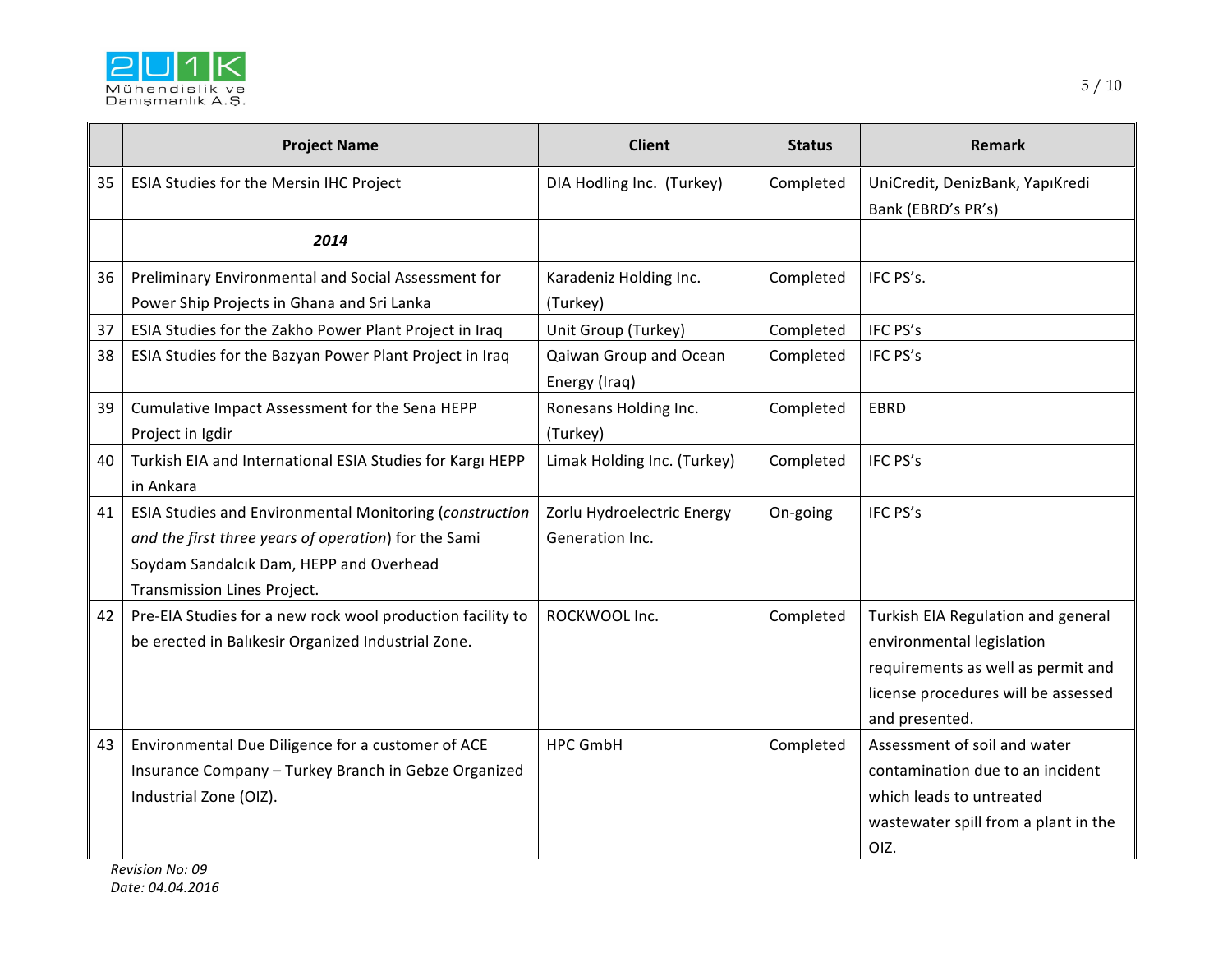

|    | <b>Project Name</b>                                                                                                                                                                                                                                                                                                         | <b>Client</b>                                                       | <b>Status</b> | Remark                                                                                                                                                                                          |
|----|-----------------------------------------------------------------------------------------------------------------------------------------------------------------------------------------------------------------------------------------------------------------------------------------------------------------------------|---------------------------------------------------------------------|---------------|-------------------------------------------------------------------------------------------------------------------------------------------------------------------------------------------------|
| 44 | Preparation of Turkish EIA Report for Bilkent and Mersin<br>Integrated Health Campus Projects.                                                                                                                                                                                                                              | DIA Holding Inc.                                                    | Completed     | <b>Public Participation Meetings were</b><br>completed and the official Turkish<br>EIA Report Format was issued by the<br>Ministry of Environment and Urban<br>Planning. The EIA Report will be |
|    |                                                                                                                                                                                                                                                                                                                             |                                                                     |               | prepared and submitted towards the<br>end of December 2014.                                                                                                                                     |
| 45 | Consultancy for the confirmation of exemption from<br>Turkish EIA Reporting according to the latest EIA<br>Regulation of Turkey issued on November 25, 2014.                                                                                                                                                                | Turkerler Inc.                                                      | Completed     | Application for the Exemption Letter<br>Request will be made this week.<br>Necessary documentation was<br>completed and the process will be<br>followed up on the e-CED system.                 |
| 46 | Preparation of ESDD and CIA Reports for the Demirciler<br>and Saritepe Wind Farm Projects of Zorlu Holding Inc. in<br>the scope of the Lender's Technical Advisor.                                                                                                                                                          | Industrial Development Bank<br>of Turkey (TSKB)                     | Completed     | The work has been being conducted<br>on behalf of the Turkish Bank named<br>TSKB.                                                                                                               |
|    | 2015                                                                                                                                                                                                                                                                                                                        |                                                                     |               |                                                                                                                                                                                                 |
| 47 | Preparation of Turkish EIA Report and International ESIA<br>Report for Klikya Thermal Power Plant Project (660<br>MWe).                                                                                                                                                                                                     | Atagür Enerji A.Ş. (subsidiary<br>of Rönesans Holding of<br>Turkey) | On-going      | It is intended to get international<br>finance from IFC. Thus, the<br>international ESIA report follows the<br>PS's of IFC.                                                                     |
| 48 | Preparation of ESDD Report and ESAP for the Izmir and<br>Kocaeli Integrated Health Campus (IHC) Projects of<br>sponsors, which are Turkerler Holding, Gama Holding<br>and GE Medical of the US, to be realized in Turkey in the<br>scope of the supervision works for the ESIA studies being<br>conducted by Golder Turkey. | <b>BTY Group of Canada</b>                                          | On-going      | IFC is one of the main lenders and<br>the other lenders are OPIC and SACE.<br>UniCredit is the Financial Advisor of<br>the sponsors.                                                            |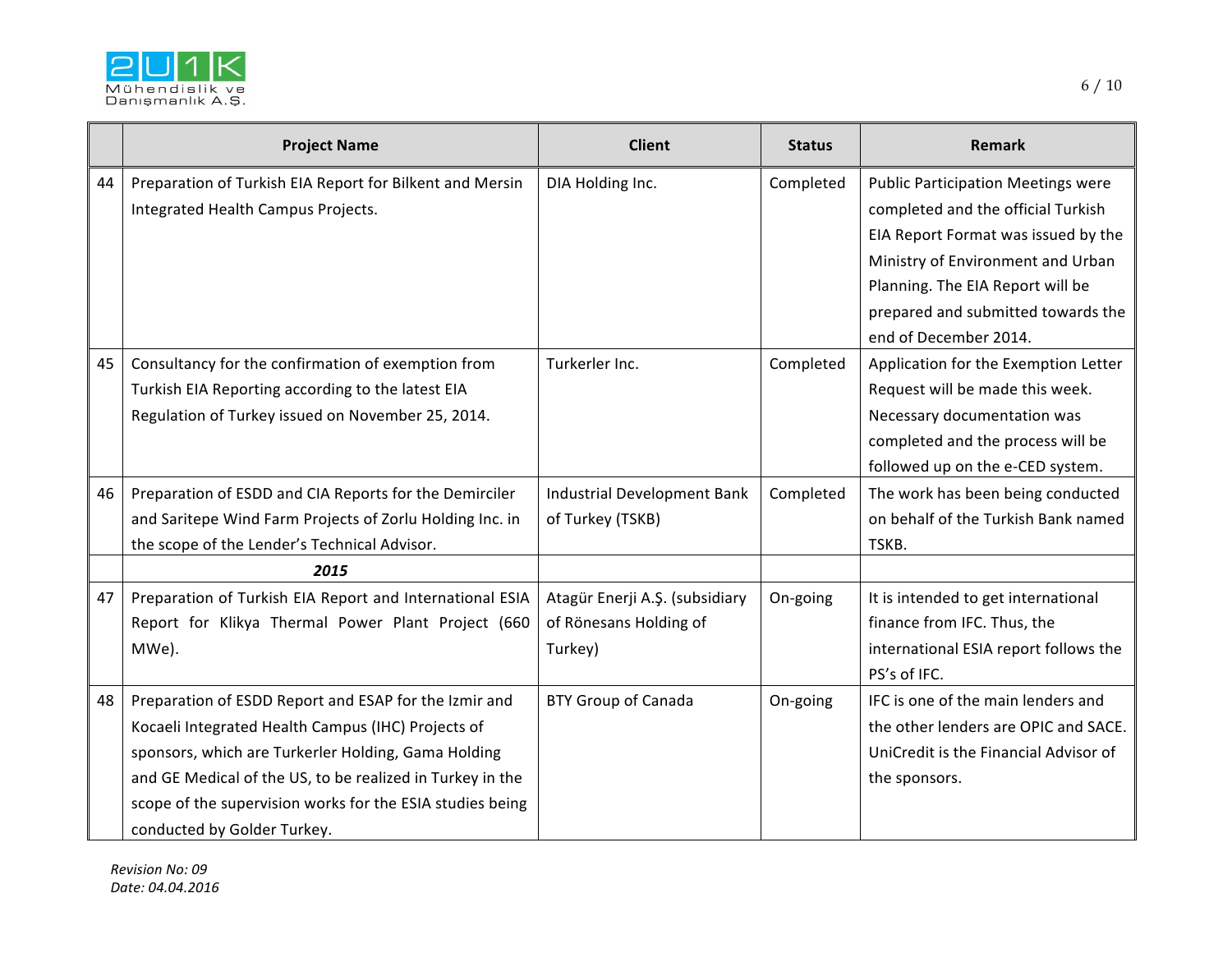

|    | <b>Project Name</b>                                                                                                                                                                                                    | <b>Client</b>                                                             | <b>Status</b> | <b>Remark</b>                                                                                                                                                                                                              |
|----|------------------------------------------------------------------------------------------------------------------------------------------------------------------------------------------------------------------------|---------------------------------------------------------------------------|---------------|----------------------------------------------------------------------------------------------------------------------------------------------------------------------------------------------------------------------------|
| 49 | Ornithological and Mammalogical Monitoring at Mersin<br>IHC Project Site.                                                                                                                                              | <b>DIA Holding</b>                                                        | Completed     | As an item in the ESAP of the Project<br>ESIA documentation, 2U1K is<br>conducting the monitoring.                                                                                                                         |
| 50 | Air Quality Modeling Studies for the Solid Waste<br>Incineration Plant of Istanbul.                                                                                                                                    | <b>ISTAC (Subsidiary of the</b><br>Istanbul Metropolitan<br>Municipality) | Completed     | Checking whether it is possible to<br>lower the design stack height due to<br>the aviation plan of the third airport<br>project in Istanbul.                                                                               |
| 51 | Preparation and approval of the Project Introduction File<br>(PIF) for the Ahmetli Heavy Mineral Project.                                                                                                              | Topkapı Mineral Inc.                                                      | Completed     |                                                                                                                                                                                                                            |
| 52 | Noise Modeling Study for Bhikiki Thermal Power Plant<br>Project in Iraq.                                                                                                                                               | <b>ENKA Inc. of Turkey</b>                                                | Completed     | A study conducted prior to the<br>bidding as a request in the ToR of<br>the tender for construction of the<br>Project.                                                                                                     |
| 53 | Preparation of new management plans and revision of<br>the existing ones in accordance with the findings in the<br>ESAP of Unit Zakho Project in order to be in line with<br>requirements of IFC.                      | <b>Unit Group</b>                                                         | Completed     | 2U1K had conducted the preparation<br>of the full ESIA documentation of the<br>project and the client requested to<br>complete missing parts of the<br>management plans of their own and<br>their construction contractor. |
| 54 | Preparation of new management plans and revision of<br>the existing ones in accordance with the findings in the<br>ESAP of Qaiwan Bazyan Project in order to be in line with<br>requirements of Coface Bank of France. | Qaiwan Group of Iraq                                                      | Completed     | 2U1K had conducted the preparation<br>of the full ESIA documentation of the<br>project and the client requested to<br>complete missing parts of the<br>management plans of their own and<br>their construction contractor. |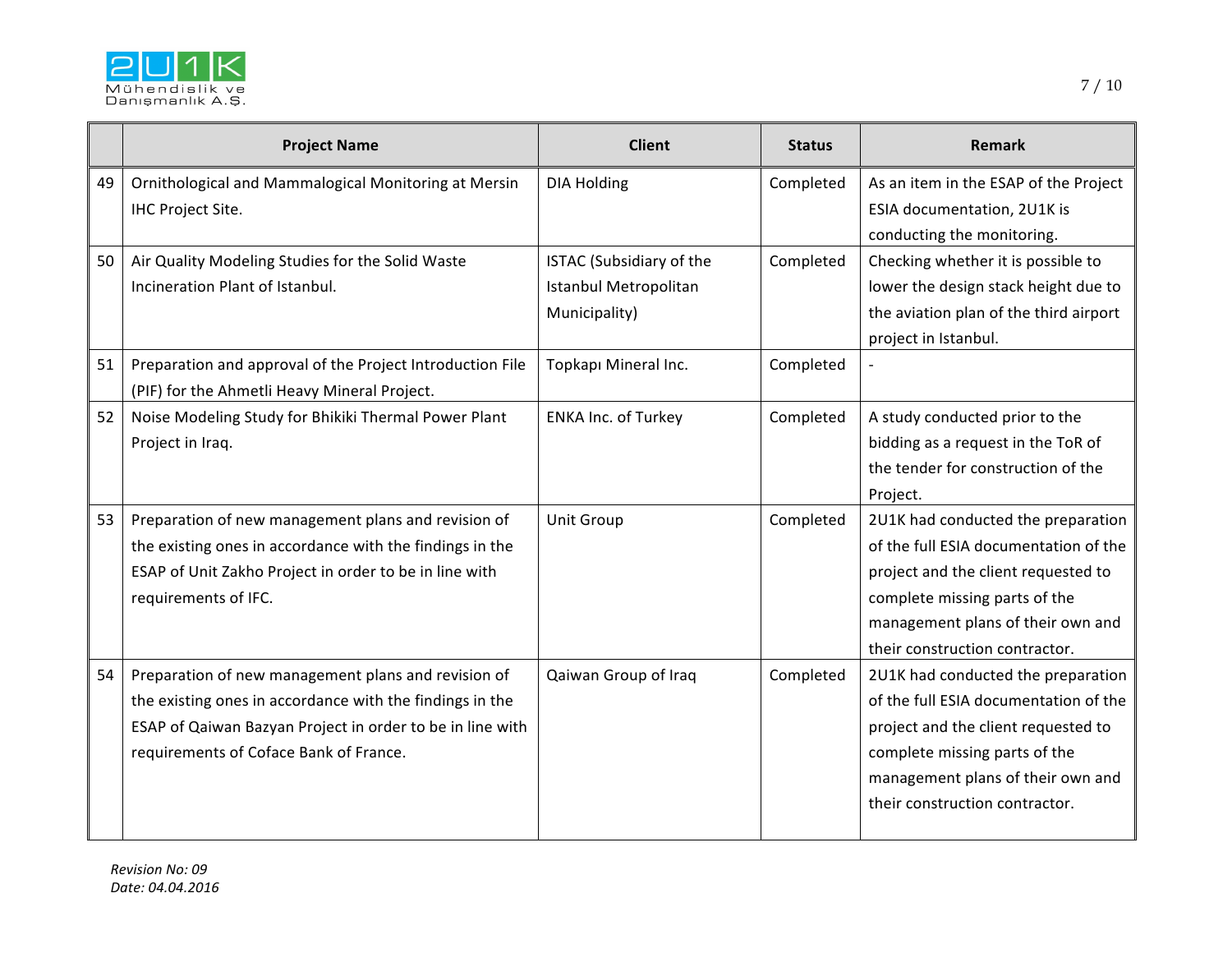

|    | <b>Project Name</b>                                                                                                                                                          | <b>Client</b>               | <b>Status</b> | Remark                                                                                                                                                                                                                                       |
|----|------------------------------------------------------------------------------------------------------------------------------------------------------------------------------|-----------------------------|---------------|----------------------------------------------------------------------------------------------------------------------------------------------------------------------------------------------------------------------------------------------|
| 55 | Preliminary Environmental Assessment and Pre-Route<br>Reconnaissance Survey for the Turk Stream Pipeline<br>Project of Russia (traversing through Trace Region of<br>Turkey) | DIEM Ltd. of Russia         | Completed.    | 2U1K is negotiating for the second<br>phase of the Project where Turkish<br>EIA and International ESIA studies<br>will be conducted.                                                                                                         |
| 56 | Preliminary ESIA studies for Karpower Panama Project.                                                                                                                        | Karadeniz Holding of Turkey | Completed.    | The client is aiming to get<br>international finance and hence<br>following the requirements of IFC.                                                                                                                                         |
| 57 | Revision of Preliminary ESIA Report of the Karpowership<br>Ghana Project.                                                                                                    | Karadeniz Holding of Turkey | Completed.    | The client is aiming to get<br>international finance and hence<br>following the requirements of IFC.                                                                                                                                         |
| 58 | Air Quality Modeling Studies for Besmaya and Rumalia<br>Thermal Power Plant Projects                                                                                         | ENKA Inc.                   | Completed.    |                                                                                                                                                                                                                                              |
| 59 | EIA and ESIA studies for Capacity Increase of the Cingilli<br>and Leben Animal Husbandry Facilities Project                                                                  | Calinos Inc.                | On-going      | The client is aiming to increase the<br>existing capacity of animal<br>husbandry farms in Bor district of<br>Nigde Province and the finance of<br>the project will be gathered from the<br>World Bank Group.                                 |
| 60 | ESDD studies for Baglar Wind Farm (Konya) and Mersinli<br>Wind Farm (İzmir) projects                                                                                         | Alcazar Energy Inc.         | Completed.    | The client is a lender and investor<br>aiming to buy out two wind farm<br>projects (which were not<br>constructed yet) and ensuring the<br>environmental liabilities that he may<br>bear after taking over the ownership<br>of the projects. |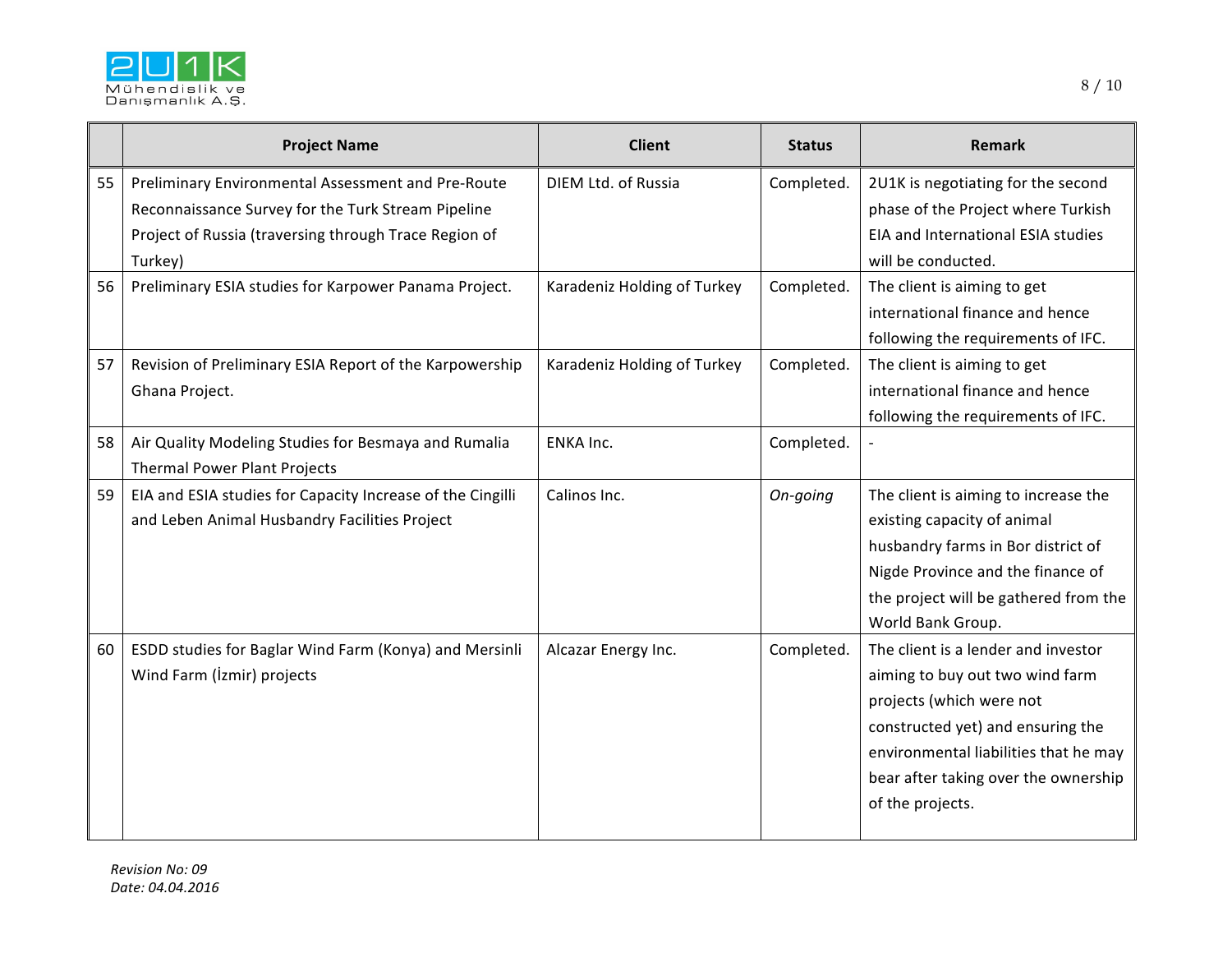

|    | <b>Project Name</b>                                     | <b>Client</b>             | <b>Status</b> | <b>Remark</b>                          |
|----|---------------------------------------------------------|---------------------------|---------------|----------------------------------------|
| 61 | ESDD Study for KCC Plant in Gebze                       | Antea Group of the US     | Completed     | Annual (periodic) environmental        |
|    |                                                         |                           |               | liability check for the owner itself.  |
| 62 | Indonesia Powership Preliminary ESIA Study              | Karadeniz Holding Inc.    | Completed.    | Preparation of the environmental       |
|    |                                                         |                           |               | and social baseline characteristics of |
|    |                                                         |                           |               | the powership to be anchored at the    |
|    |                                                         |                           |               | bay of Sulawesi Utara. 2U1K is also    |
|    |                                                         |                           |               | identifying the potential E&S impacts  |
|    |                                                         |                           |               | that may occur during construction     |
|    |                                                         |                           |               | and operation phases of the project    |
|    |                                                         |                           |               | prior to the full ESIA studies.        |
| 63 | PS2 Working Conditions (IFC Guidelines) Audit at Mersin | DIA Holding Inc.          | Completed.    | Construction sites of both projects,   |
|    | and Bilkent Integrated Health Campus Projects           |                           |               | workforce camp areas,                  |
|    |                                                         |                           |               | administrative buildings and           |
|    |                                                         |                           |               | personnel were audited in terms of     |
|    |                                                         |                           |               | checking the compliance of the         |
|    |                                                         |                           |               | activities with respect to the         |
|    |                                                         |                           |               | requirements of the IFC PS2.           |
|    | 2016                                                    |                           |               |                                        |
| 64 | ESIA for the Beştepeler Kubilay Geothermal Power Plant  | Arya Çevre, Madencilik,   | On-going      | <b>ESIA studies for Turkish</b>        |
|    | Project (24 MW)                                         | Mühendislik ve Müşavirlik |               | Development Bank (TKB) due to the      |
|    |                                                         | Ltd. Şti.                 |               | fact that the loan (bridge) will be    |
|    |                                                         |                           |               | originated from the World Bank.        |
| 65 | MCN Bilkent Public Health Laboratory Project            | MCN Yatırım Holding A.Ş.  | On-going      | International ESIA studies due to the  |
|    |                                                         |                           |               | fact that the Project will be funded   |
|    |                                                         |                           |               | by EBRD, IDB, BSTDB.                   |
|    |                                                         |                           |               |                                        |